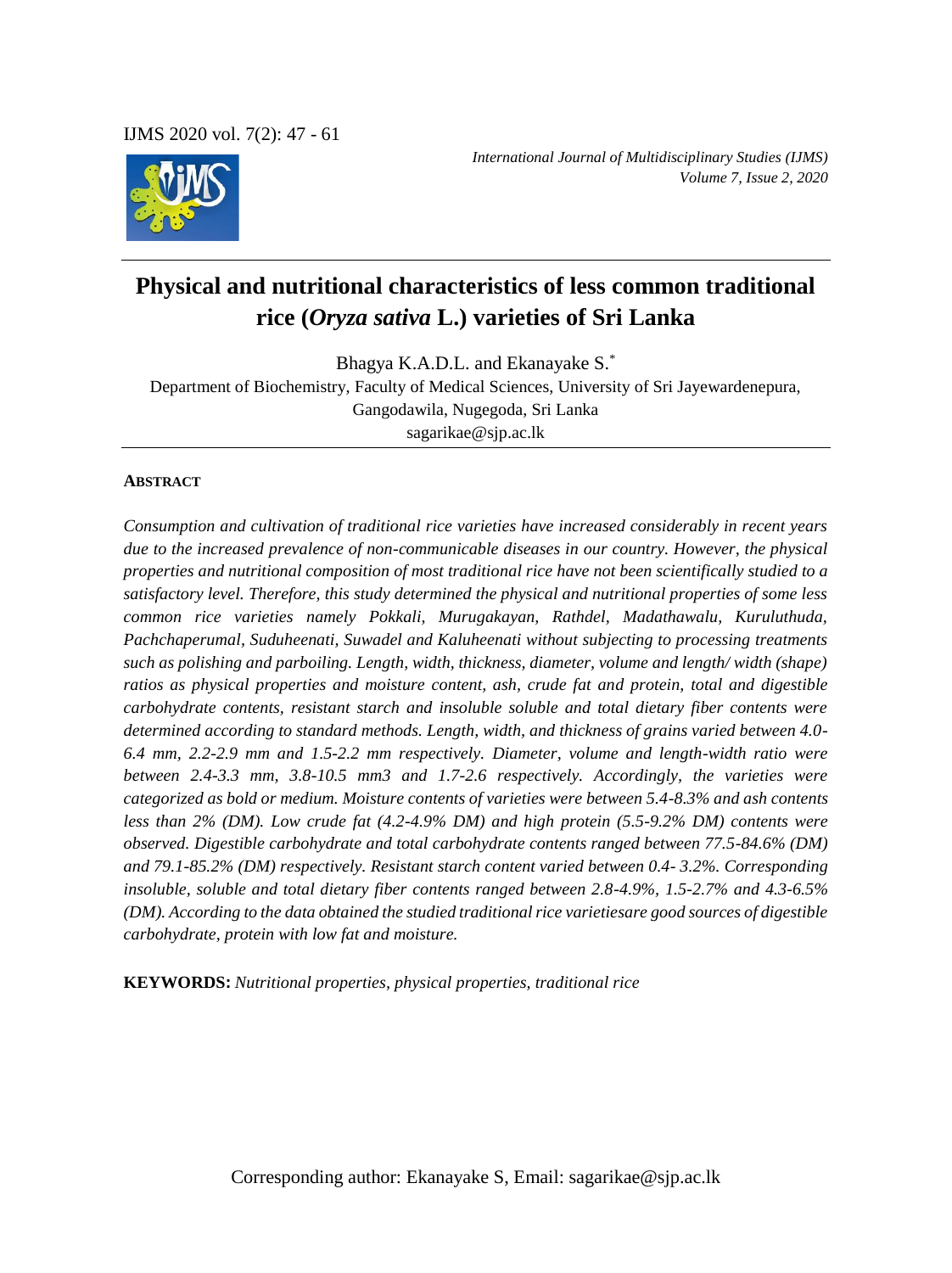## **1 INTRODUCTION**

Rice (*Oryza sativa* L.) is the predominant staple in more than 20 countries in Asia, Pacific, Latin America, Caribbean, North Africa and Sub-Saharan Africa (Kennedy and Burlingame, 2003). Rice is also the single most important crop which provides 45% total calorie and 40% total protein requirement of an average Sri Lankan and the demand for rice in Sri Lanka is increasing at a rate of 1.1% per annum (RRDI, 2015). Even though more than 2000 traditional rice varieties are conserved (Dharmasena, 2010; Kennedy and Burlingame, 2003) in Sri Lanka majority of farmers cultivate about 400 varieties which are popular among consumers (Abeysekera *et al*., 2008). The increased cultivation in recent years could be due to the ability of these varieties to hold up to extreme climates and favorable response to cultivation using organic methods (Ginigaddara and Disanayake, 2018). In addition, the dietary transition due to increased morbidity and mortality due to non-communicable diseases has also contributed to increase the demand for traditional rice varieties. Currently, commercial rice farmers and rice exporters have already created a niche market among the local and international buyers due to their promising nutritional and medicinal properties recognized through colloquialism (Abeysekera *et al*., 2015; Rebeira *et al*., 2015). For instance, some traditional rice varieties are used as a remedy (in the form of *kanji*, porridge etc) in Sinhalese traditional medicine (Rambukwella and Priyankara, 2016) for various ailments.

As few studies are found in terms of quality characteristics of some traditional Sri Lankan rice (Wickramasinghe and Noda, 2008; Premakumara *et al*., 2013; Cruz and Khush, 2000), determining their nutritional properties would convey the potential of these rice varieties as a raw ingredient in food production in local and international rice markets. The data might also contribute to potential varietal improvements in future. Therefore, the present study was designed to determine the physical properties such as length, width, thickness, pericarp colour, diameter, volume and length/ width ratio (shape) and nutritional properties such as moisture, ash, crude fat and protein, digestible carbohydrates, total carbohydrate, resistant starch (RS), insoluble (IDF), soluble (SDF) and total (TDF) dietary fiber contents of selected uncooked traditional rice varieties. Rice varieties selected for the study were namely *Pokkali, Murugakayan, Rathdel, Madathawalu, Kuruluthuda, Pachchaperumal, Suduheenati, Suwadel* and *Kaluheenati*.

#### **2 MATERIALS AND METHODS**

Less commonly consumed, paddy samples (10 kg) namely *Pokkali, Murugakayan, Rathdel, Madathawalu, Kuruluthuda, Pachchaperumal, Suduheenati, Suwadel* and *Kaluheenati* harvested during*Yala* season (2017), were collected from Rice Research Institute (RRI), Bathalegoda. Paddy samples were collected into polythene bags, sealed, labelled and transported on the same day to the laboratory and stored under temperature-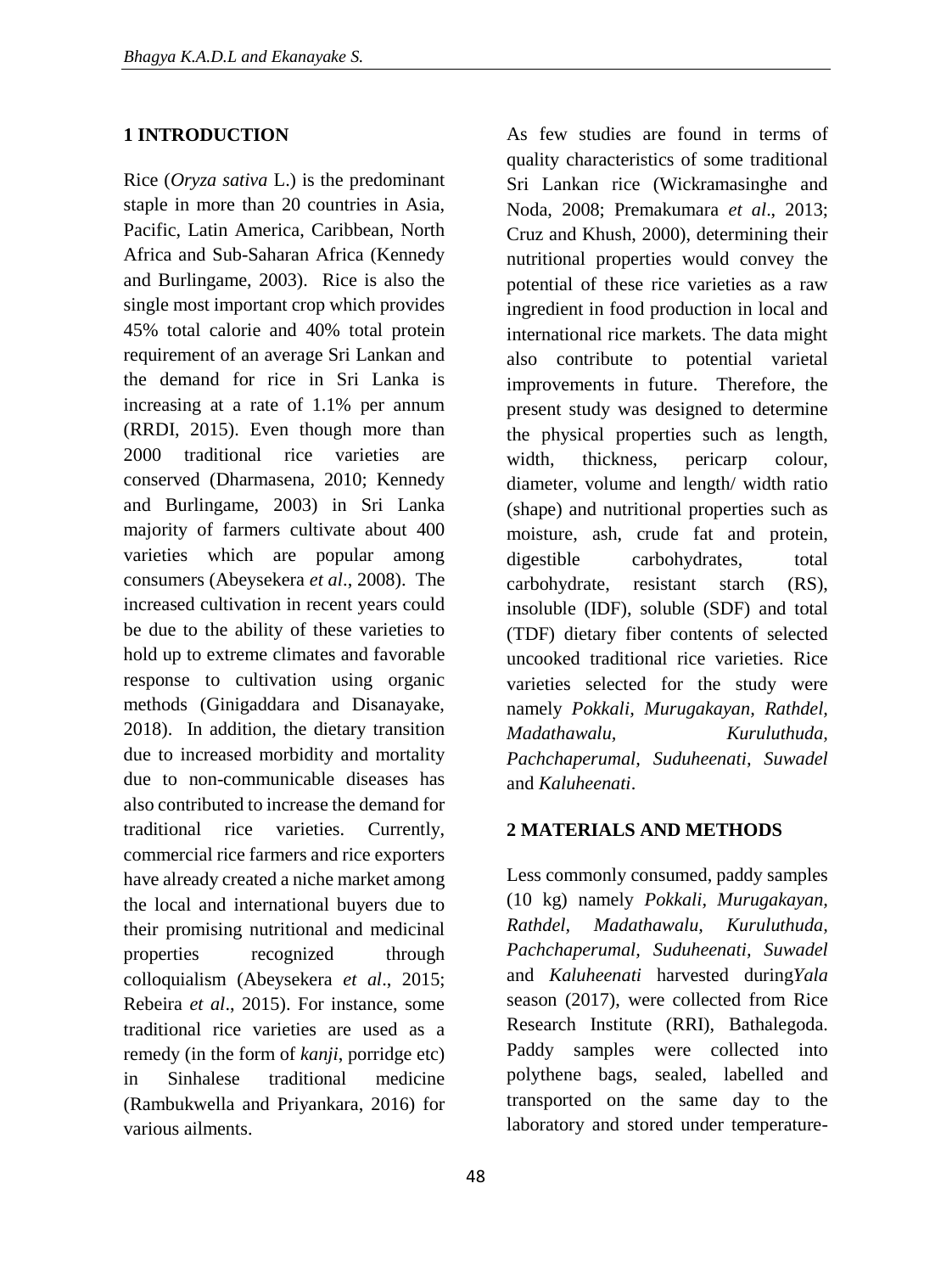controlled conditions until processed. The paddy samples were photographed, cleaned and dehusked (SATAKE, JAPAN) and not subjected to any other treatments such as polishing. Grain classifications of rice varieties were made according to the International Rice Research Institute (IRRI) recommendation (Rice Knowledge Bank, 2019). Rice grains with lengths 5.51-6.6 or 5.5 mm or less were categorized as medium or short respectively.

# **2.1 Physical properties of grains**

Colour of the pericarp, length, width, thickness, diameter, grain volume and shape of the grains were determined as stated below.

## **2.1.1 Pericarp colour of rice grains**

Pericarp colour of the selected traditional Sri Lankan rice was evaluated by visual inspection (Abeysekera *et al*., 2017).

## **2.1.2 Length, width and thickness of rice grains**

Length (L), width (W) and thickness (T) of each rice variety (five replicates of ten grains each) were determined by slide calliper. The grain was kept between the two jaws along sides and fixed. Reading was taken of the main scale and Vernier calliper collectively.

# **2.1.3 Equivalent diameter and grain volume**

The above values were used to determine the equivalent diameter (D) and grain volume (V) of rice grain respectively (Hettiarachchi*et al*., 2016)

## **2.1.5Grain shape**

Rice grain shape was obtained by the ratio of length and width according to the classification of IRRI (Rice Knowledge Bank, 2019) where 1.1-2 and 2.1-3.0 ratios were considered as bold and medium respectively.

## **2.2 Rice flour preparation**

Dehusked rice was cleaned and washed using tap water. Rice was dried under the sun for 2-3 days, each day for six hours and in an oven at 55  $\degree$ C for 3-4 hours before milling. Dried rice was milled (IKA ® A11 basic, New Zealand), sieved (100 mesh size) and stored  $(0-4$ <sup>o</sup>C) in airtight containers until used for analyses.

#### **2.3 Nutrient composition determination**

Moisture content, ash, crude protein (AOAC, 2000) and crude fat (Croon and Fuchs, 1980 with modifications) were determined by standard methods. Carbohydrate contents (digestible carbohydrate, total carbohydrate and resistant starch) were determined according to AOAC Official Method 996.11 by Megazyme kits, Ireland (enzymatic assays). The total carbohydrate content was determined by the phenol sulphuric assay method (Dubois *et al*., 1956). Dietary fiber including insoluble and soluble dietary fiber was determined by total dietary fiber assay kit (TDF 100A-1KT, Sigma Aldrich, USA).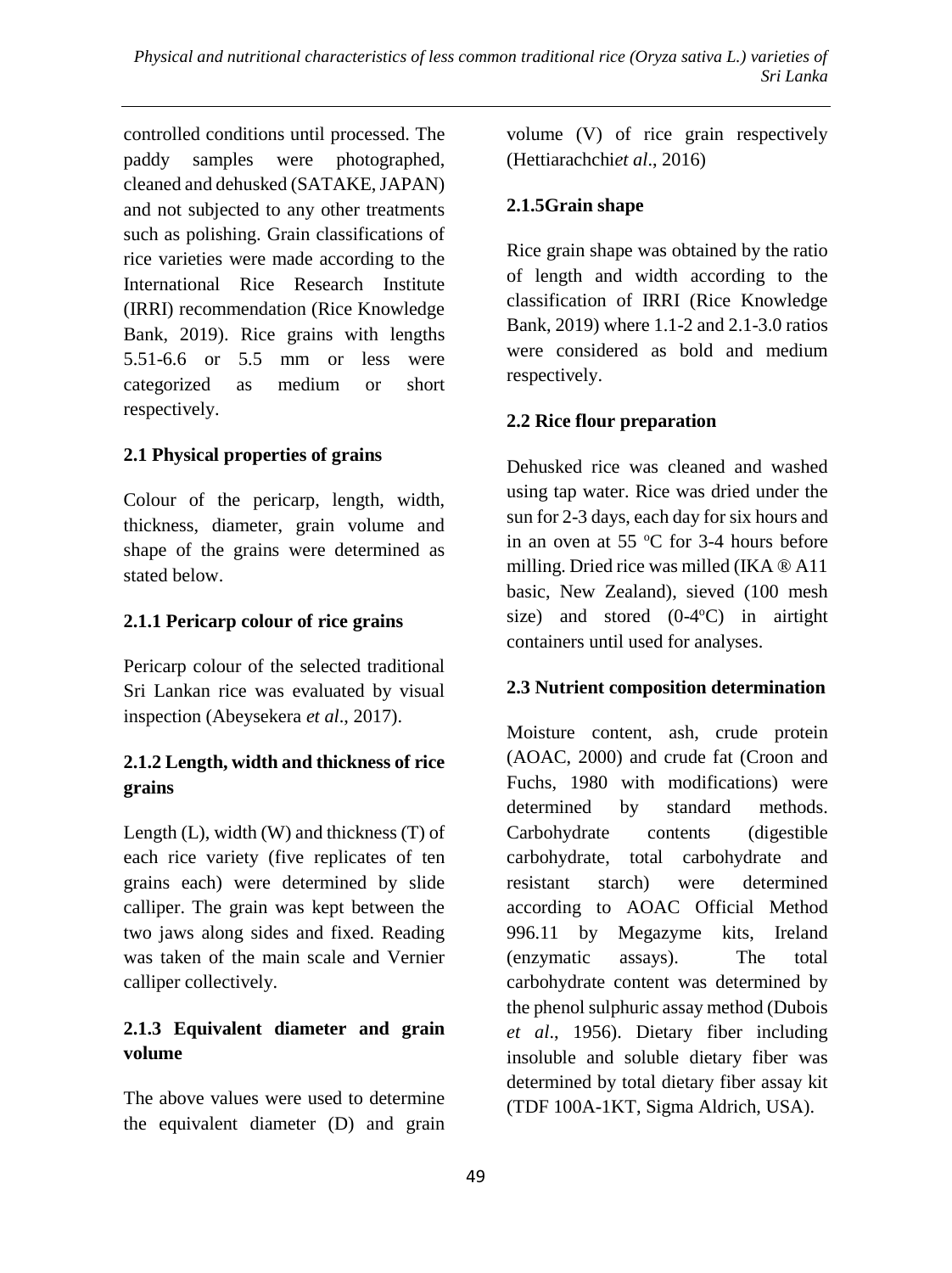# **2.4 Statistical analysis**

Data are presented as mean±SD for physical properties and nutrient composition of rice varieties. Significances were analyzed using ANOVA at 95% confidence interval with SPSS software package and Microsoft office excel 2010.

## **3 RESULTS AND DISCUSSION**

# **3.1 Physical properties of traditional rice grains**

Physical characteristics reflect the appearance of the rice grain and are considered as key parameters of varietal purity by breeders, sellers and consumers to select the desired variety. Physical properties of selected traditional rice are stated in table 1. Rice grains obtained after dehulling without milling and polishing were used to obtain these parameters.

Values obtained for length, width and thickness of rice varieties varied between 4.0-6.4 mm, 2.2-2.9 mm and 1.5-2.2 mm respectively. When considering the physical parameters (Table 1), *Rathdel* was

the smallest ( $P \leq 0.05$ ) rice variety out of the nine varieties studied. The highest length and width were observed in *Suduheenati* and *Kuruluthuda* respectively (P $\leq$ 0.05). Thickness was highest (P $\leq$ 0.05) in *Pachchaperumal* and *Kaluheenati*. The diameter of the rice grains varied between 2.4-3.3 mm where *Rathdel* had significantly ( $P \leq 0.05$ ) lower diameter while both *Pachchaperumal* and *Kaluheenati* had significantly higher diameters ( $P \leq 0.05$ ) among these varieties. The volume of the rice varieties was between 3.8-10.5 mm<sup>3</sup> with lowest (P≤0.05) in *Rathdel* which was the smallest variety with the lowest length, width, thickness and diameter. Variety *Kaluheenati* had the highest volume with higher thickness and diameter compared to other varieties studied. Length to width ratio which determines the shape of the rice varied between 1.7-2.6. Selected rice varieties were either medium or bold in shape irrespective of varying lengths and widths. Out of the nine varieties, two varieties were white in colour (*Rathdel* and *Suwadel*) and smallest while others were red (Figure 1).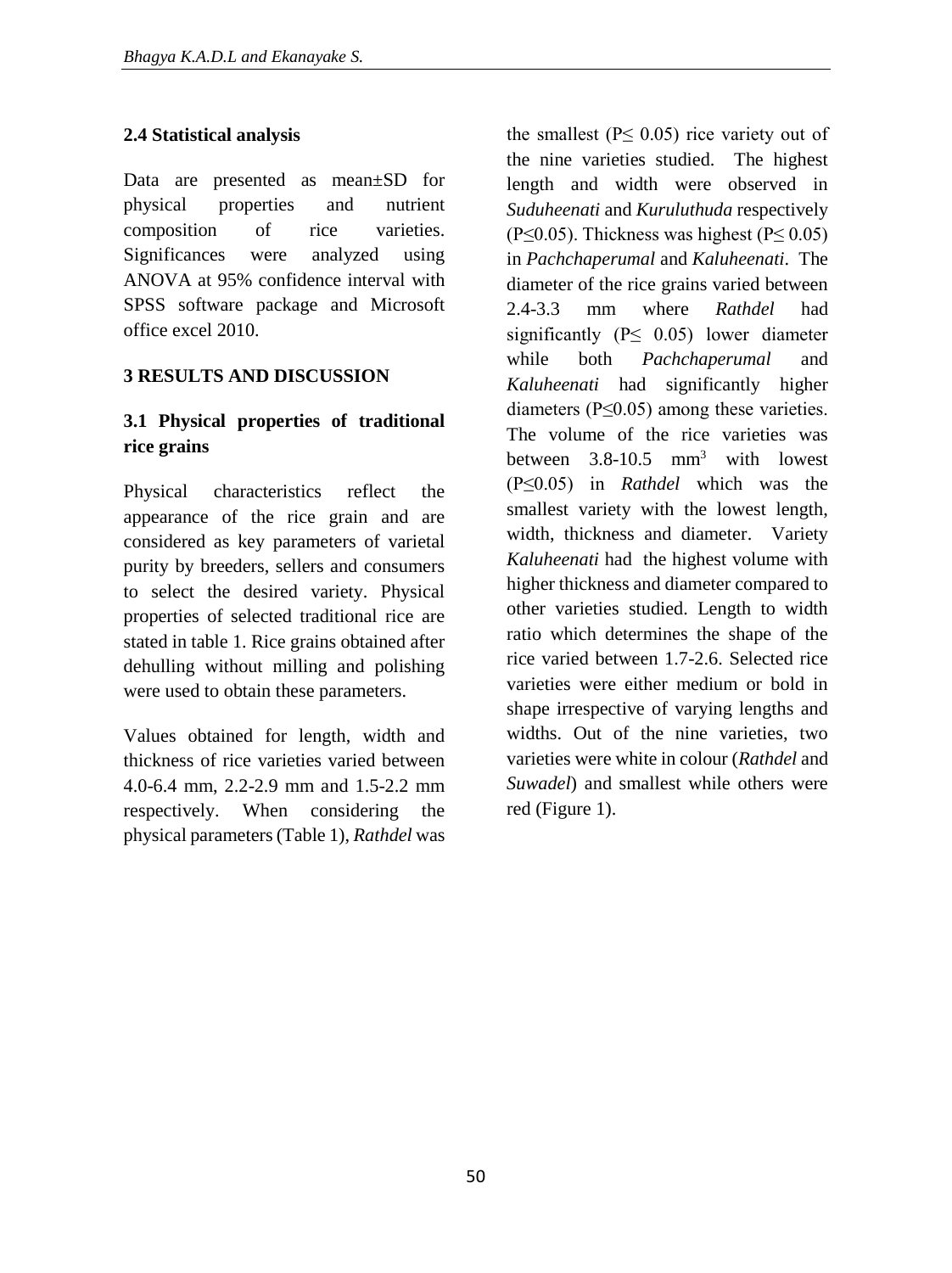*Physical and nutritional characteristics of less common traditional rice (Oryza sativa L.) varieties of Sri Lanka*

| Rice varieties | Lengt            | Widt             | Thickne          | Diamet           | Volu             | Length $/$    | Shape <sup>#</sup> | Perica |
|----------------|------------------|------------------|------------------|------------------|------------------|---------------|--------------------|--------|
|                | h                | h                | SS               | er               | me               | Width         |                    | rp     |
|                | $\pm SD^*$       | $\pm SD$         | $\pm SD^*$       | $\pm SD^*$       | $\pm SD^*$       | $\pm SD^*$    |                    | colour |
|                | #                | ∗                | (mm)             | (mm)             | (                |               |                    |        |
|                | (mm)             | (mm              |                  |                  | $mm3$ )          |               |                    |        |
|                |                  | ⟩                |                  |                  |                  |               |                    |        |
| Pokkali        | $6.1 \pm$        | $2.5 +$          | $1.7\pm$         | 3.0 <sub>±</sub> | 7.4 <sub>±</sub> | $2.5 \pm 0.0$ | Medium             | Red    |
|                | 0.0 <sup>a</sup> | 0.0 <sup>a</sup> | 0.0 <sup>a</sup> | 0.0 <sup>a</sup> | 0.0 <sup>a</sup> |               |                    |        |
| Murugakayan    | $6.2\pm$         | $2.5 +$          | 1.8 <sub>±</sub> | 3.0 <sub>±</sub> | $8.0\pm$         | $2.5 \pm 0.0$ | Medium             | Red    |
|                | 0.0 <sup>b</sup> | 0.0 <sup>a</sup> | 0.0 <sup>b</sup> | 0.0 <sup>a</sup> | 0.1 <sup>b</sup> |               |                    |        |
| Rathdel        | $4.0\pm$         | $2.2 +$          | 1.5 <sub>±</sub> | 2.4 <sub>±</sub> | $3.8 +$          | $1.9 \pm 0.0$ | Bold               | White  |
|                | 0.0 <sup>c</sup> | 0.0 <sup>b</sup> | 0.0 <sup>c</sup> | 0.0 <sup>b</sup> | 0.0 <sup>c</sup> |               |                    |        |
| Madathawalu    | $5.2 +$          | $2.5+$           | $1.8\pm$         | 2.9 <sub>±</sub> | 6.7 <sub>±</sub> | $2.1 \pm 0.0$ | Medium             | Red    |
|                | 0.0 <sup>d</sup> | 0.0 <sup>a</sup> | 0.0 <sup>b</sup> | 0.0 <sup>c</sup> | 0.0 <sup>d</sup> |               |                    |        |
| Kuruluthuda    | $5.3+$           | 2.9 <sub>±</sub> | 1.8 <sub>±</sub> | 3.1 <sub>±</sub> | 8.3 <sub>±</sub> | $1.9 \pm 0.0$ | <b>Bold</b>        | Red    |
|                | 0.0 <sup>e</sup> | 0.0 <sup>c</sup> | 0.0 <sup>b</sup> | 0.0 <sup>d</sup> | 0.1 <sup>e</sup> |               |                    |        |
| Pachchaperu    | $5.7 +$          | $2.8 +$          | $2.2 +$          | 3.3 <sup>±</sup> | $10.1\pm$        | $2.0 \pm 0.0$ | <b>Bold</b>        | Red    |
| mal            | 0.0 <sup>f</sup> | 0.0 <sup>d</sup> | 0.0 <sup>d</sup> | 0.0 <sup>e</sup> | 0.0 <sup>f</sup> |               |                    |        |
| Suduheenati    | 6.4 <sub>±</sub> | $2.5 +$          | $1.7\pm$         | $3.1\pm$         | $8.4\pm$         | $2.6 \pm 0.0$ | Medium             | Red    |
|                | 0.0 <sup>g</sup> | 0.0 <sup>a</sup> | 0.0 <sup>a</sup> | 0.0 <sup>d</sup> | 0.0 <sup>g</sup> |               |                    |        |
| Suwadel        | $4.1\pm$         | $2.5 +$          | 1.6 <sub>±</sub> | $2.6 +$          | 4.9 <sub>±</sub> | $1.7 \pm 0.0$ | Bold               | White  |
|                | 0.0 <sup>h</sup> | 0.0 <sup>a</sup> | 0.0 <sup>e</sup> | 0.0 <sup>f</sup> | 0.0 <sup>h</sup> |               |                    |        |
| Kaluheenati    | $6.0\pm$         | $2.8\pm$         | $2.2 +$          | $3.3+$           | $10.5+$          | $2.1 \pm 0.0$ | Medium             | Red    |
|                | $0.0^{\rm i}$    | 0.0 <sup>d</sup> | 0.0 <sup>d</sup> | 0.0 <sup>e</sup> | $0.1^{i}$        |               |                    |        |

**Table 1**. Physical properties of rice grains

\*N=10x5; SD-Standard Deviation; #-Classified according to IRRI; Different superscripts in columns indicate significances at 95% confidence interval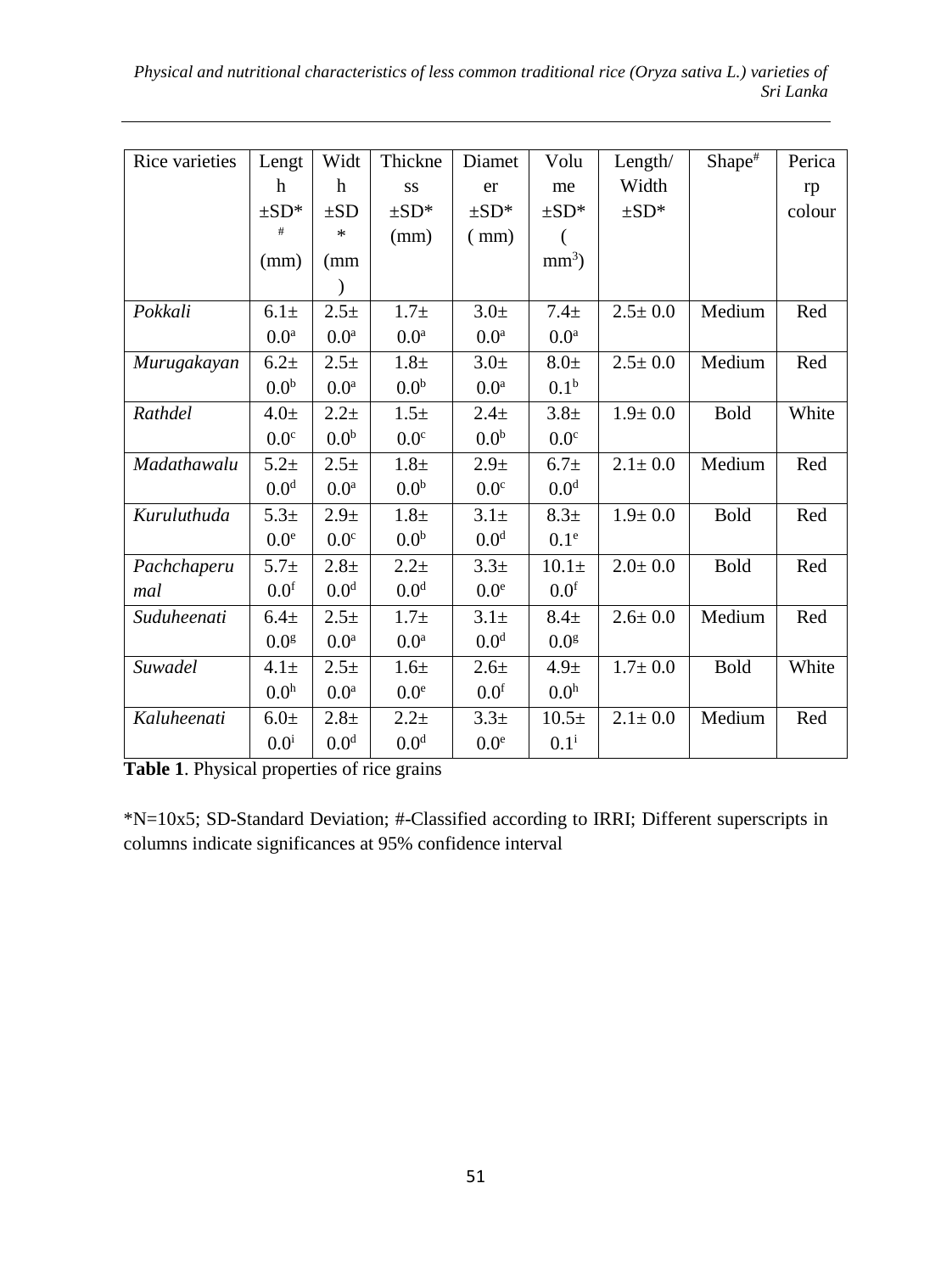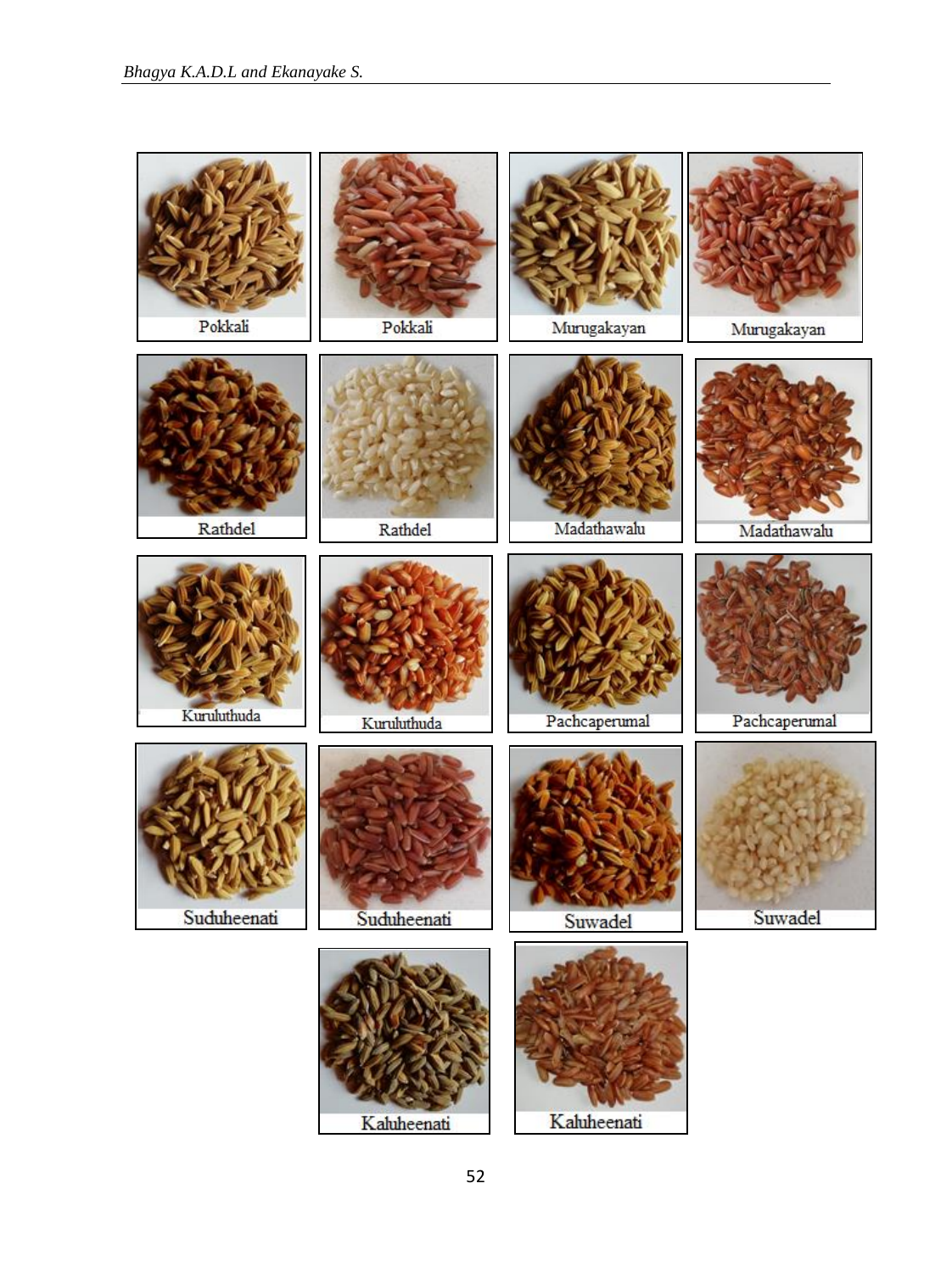#### **Figure 1**: Paddy and dehulled grains of selected traditional rice

All of the selected rice varieties of this study were either medium (5.51-6.6 mm) or short (<5.50 mm) in length (Table 1) according to the classification adopted by IRRI (Rice Knowledge Bank, 2019). Thilakarathna *et al.* (2018) for *Suwadel* and Abeysekera *et al*. (2017) for *Rathdel, Madathawalu, Pachchaperumal, Suduheenati* and *Kaluheenati* reported similar results. However, the results obtained for physical properties in the present study were different from the results of Hettiarachchi *et al*. (2017) and Rebeira *et al*. (2015) for *Pachchaperumal* and *Kaluheenati* (short grains) and *Madathawalu* (medium grain). In the present study classification of *Pachchaperumal* and *Kaluheenati* was as medium and *Madathawalu* as short, similar to Thilakarathna *et al*. (2018) and Abeysekera *et al*. (2017). Some

Bangladesh and Thai rice varieties were of medium and long length (6.6-7.5 mm) and all the varieties belonged to either slender or bold shape according to length/width ratio (Chapagai *et al*., 2017). Varieties *Pokkali, Murugakayan, Suduheenati* and *Kaluheenati* would be more popular as medium grains are more preferred in countries of Southeast Asia including Sri Lanka (Juliano, 1985; Juliano 2003).

Significant positive correlations between length and diameter  $(P= 0.001)$  and length and shape  $(P= 0.001)$  were observed. A positive correlation of grain length with shape was reported by Wadchararat *et al*. (2006), Thongbam *et al*. (2010) and Rasool *et al*. (2015). These results indicate that increased length is associated with the slender shape.

| Traditional rice | Moisture $\pm$             | Ash <sub>±</sub>         | Crud fat $\pm$               | Crude protein±             |
|------------------|----------------------------|--------------------------|------------------------------|----------------------------|
| variety          | $SD*%$                     | $SD*%$                   | $SD***%$                     | $SD***%$                   |
| Pokkali          | $6.6 \pm 0.2^{\text{a}}$   | $1.2 \pm 0.1^{\text{a}}$ | $4.7 \pm 0.3$ <sup>abd</sup> | $9.2 \pm 0.2^{\rm a}$      |
| Murugakayan      | $6.7 \pm 0.4^{\rm a}$      | $1.2 \pm 0.1^{\text{a}}$ | $4.8 \pm 0.3$ <sup>ab</sup>  | $6.2 \pm 0.2^b$            |
| Rathdel          | $6.8 \pm 0.1^{\text{a}}$   | $1.3 \pm 0.1^{\text{a}}$ | $4.9 \pm 0.2^{\rm a}$        | $7.1 \pm 0.3^{\circ}$      |
| Madathawalu      | $5.4 \pm 0.1^{\rm b}$      | $1.6 \pm 0.1^b$          | $4.6 \pm 0.0^b$              | $7.7 \pm 0.1$ <sup>d</sup> |
| Kuruluthuda      | $7.0 \pm 0.4^{\text{a}}$   | $1.2 \pm 0.1^{\text{a}}$ | $4.2 \pm 0.1$ °              | $8.6 \pm 0.3^e$            |
| Pachchaperumal   | $5.0 \pm 0.2^b$            | $1.4 \pm 0.1^{ab}$       | $4.3 \pm 0.1$ <sup>cd</sup>  | $6.7 \pm 0.2$ <sup>c</sup> |
| Suduheenati      | $8.3 \pm 0.0^{\circ}$      | $1.2 \pm 0.1^{\text{a}}$ | $4.4 \pm 0.2$ <sup>cd</sup>  | $5.5 \pm 0.2$ <sup>f</sup> |
| Suwadel          | $8.6 \pm 0.3$ <sup>c</sup> | $1.3 \pm 0.1^{\rm a}$    | $4.6 \pm 0.2$ <sup>abd</sup> | $8.4 \pm 0.2^e$            |
| Kaluheenati      | $6.8 \pm 0.2^{\rm a}$      | $1.4 \pm 0.1^{ab}$       | $4.2 \pm 0.3$ <sup>cd</sup>  | $8.1 \pm 0.2^e$            |

**Table 2.**Moisture, ash, crude fat and protein of selected rice flour  $(g/100g)$  dry weight)

\*n=6; \*\*n=5; \*\*\*n=3; SD: Standard Deviation; Different superscripts in columns indicate significances at 95% confidence interval

#### **3.2 Proximate composition of rice**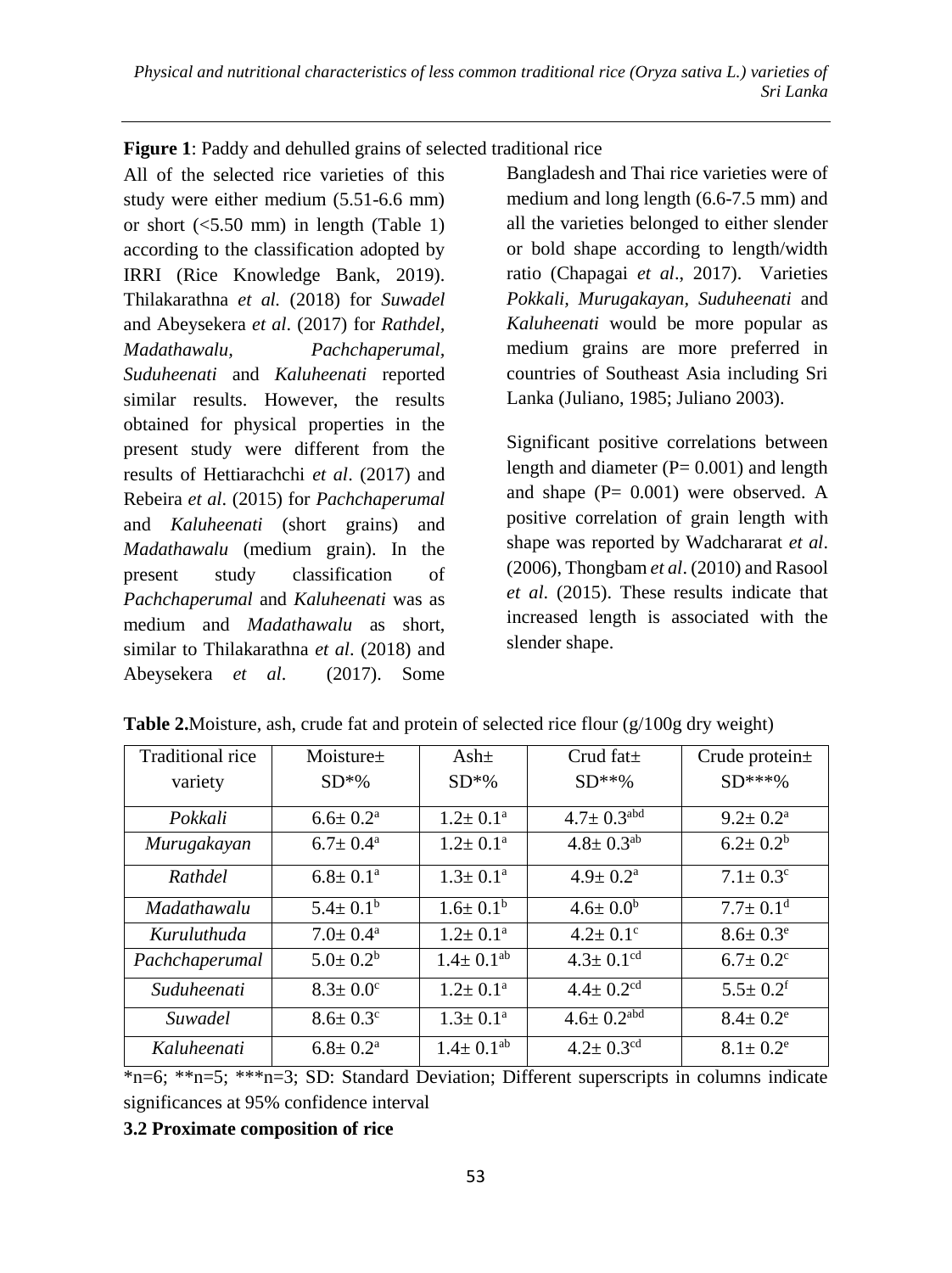Moisture, ash, crude fat and protein of the studied rice varieties are stated in table 2. The moisture content of rice flour varied between 5.0-8.6%. Varieties *Pachchaperumal* and *Madathawalu* contained least (P≤0.05) moisture whereas *Suwadel* and *Suduheenati* had the highest moisture ( $P \leq 0.05$ ) contents among these varieties. The moisture content of the rice grain is an essential parameter which determines the keeping quality, milling quality and cooking and processing qualities of rice (Juliano, 2003). For storage moisture content must be kept lower than 14% or else the grain quality deteriorates (Juliano, 1985; Juliano, 2003). In the present study, the moisture contents of studied rice flour were less than 14%. Thus these varieties have the added advantage of being able to be stored for longer periods. According to Kulasinghe *et al*. (2019), Abeysekera *et al*. (2017) and Kariyawasam *et al*. (2016) the moisture contents of air-dried rice were more than 11% for selected traditional rice varieties which is higher than the moisture of the present study. In the present study, the rice grains have been dried in the oven for a few hours following air drying and prior to milling. Studies of Hettiarachchi *et al*. (2014) and Gunathilaka and Ekanayake, (2015) reported moisture contents more or less similar to the present study although the rice varieties were high yielding and basmati types.

Ash content which reflects the mineral content of uncooked rice flour varied between 1.2-1.6%. Values obtained for ash content of traditional rice by Kariyawasam *et al*. (2016) and Samaranayake *et al*. (2017) correlate with present study data. Both traditional and high yielding rice varieties have exhibited similar ash values (Kulasinghe *et al*., 2019; Samaranayake *et al*., 2017), except for *Kuruluthuda* (2.95%) and *Madathawalu* (2.16%). However, in the present study also *Madathawalu* contained the highest ash ( $P \leq 0.05$ ) among the nine varieties. The ash contents by Abeysekera *et al*. (2017) for the same varieties were slightly higher. The mineral content of rice could vary due to soil conditions and also the fertilizer application (Syafutri *et al*., 2016).

The crude fat content of rice varieties varied within a small range (4.2-4.9% DM) and was less than 5% DM. The smallest rice, *Rathdel* and *Murugakayan* and *Pokkali* varieties had the highest ( $P \le 0.05$ ) crude fat contents out of the studied varieties. In the present study, crude fat values obtained were higher compared to other reported studies. Values for lipid content vary with the method of analysis (Zhou *et al*., 2002). In the present study, the discontinuous solvent extraction method was used to determine fat while many other researchers have used soxhlet extraction. Soxhlet extraction uses continuous flow and needs more time to extract under heating (Doria *et al*., 2009) where some fat could be oxidized/evaporated. The crude fat content of most reported studies on the fat content of rice that did not exceed 3% (Kulasinghe *et al*., 2019; Kariyawasam *et al*., 2016; Abeysekera *et al*., 2017 Gunaratne *et al*., 2011) were determined using the soxhlet method. Further, unmilled rice retains both the bran and germ which accommodate fat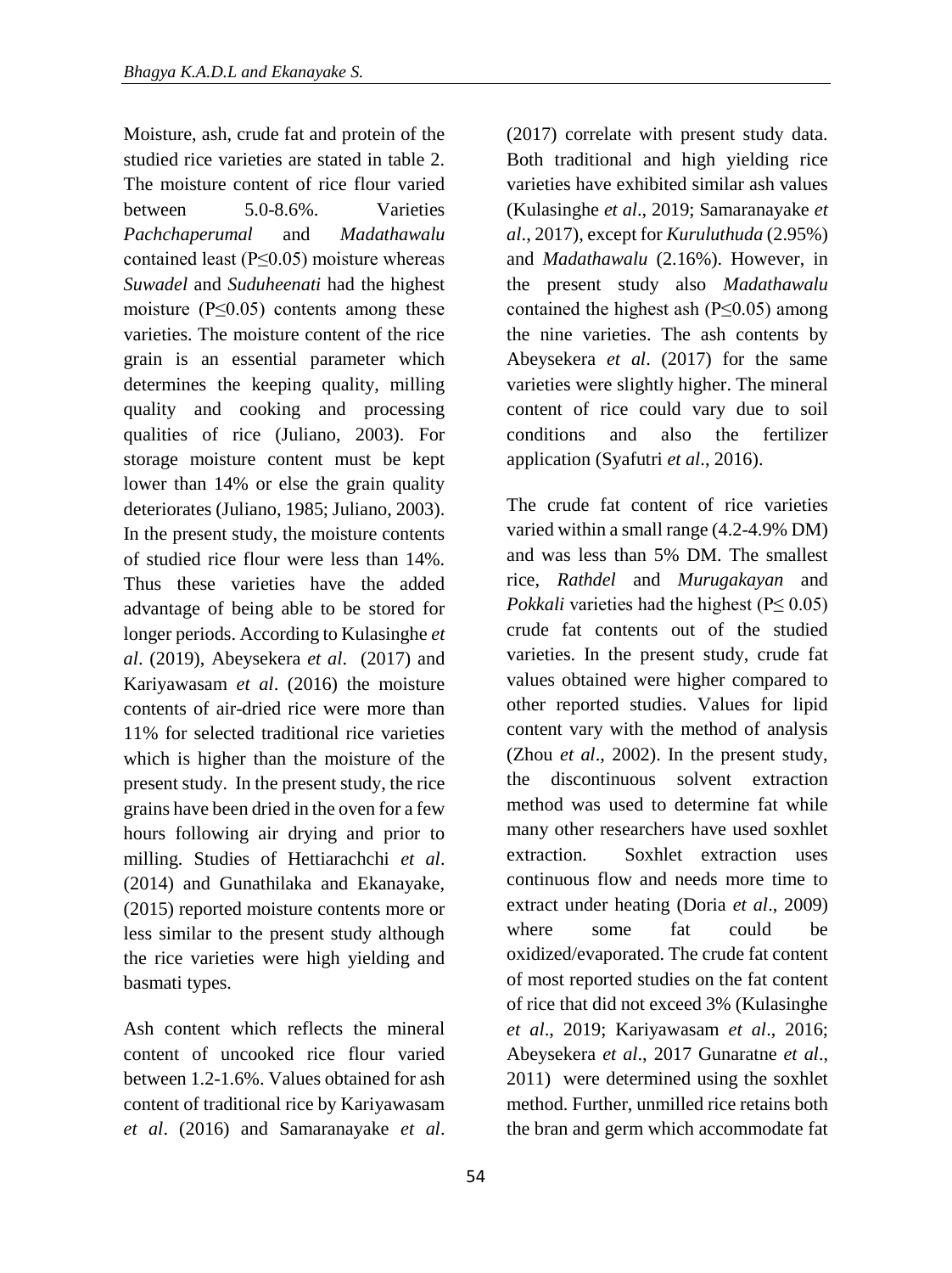present in the grain (Chapagai *et al*., 2017). Thai rice varieties have shown similar amount of crude fat for rice flour (3.63- 4.51g/100g) as in the present study but have obtained lower results for Sri Lankan red rice obtained from the market where the fat content was determined by gravimetric method (Sompong *et al*., 2011). The lower value could be due to the market rice being polished.

Lowest and highest (P≤0.05) crude protein contents were in *Suduheenati* (5.5%) and *Pokkali* (9.2%) respectively (Table 2). The protein content of rice flour of the present study was similar to Kulasinghe *et al*. (2019) and Samaranayake *et al*. (2017). However, according to Kariyawasam *et al*. (2016), *Pokkali* and *Kaluheenati* varieties had higher quantities of crude protein than observed in the present study. Crude protein contents of traditional rice including some varieties studied in the present study were higher (11-13.5%) than observed in the present study (Abeysekera *et al*., 2017). Gunaratne *et al*. (2011) have stated that traditional varieties contain more protein than improved varieties. This was apparent according to the results of Wathupola, (2017), Hettiaratchi *et al*. (2009) and Nisanka and Ekanayake, (2016) where high yielding varieties had lower protein than traditional varieties. Further, depending on the degree of polishing protein content decreases from raw rice at least by 6.7% due to removal of the aleurone layer (Juliano, 1985).

Digestible and un-digestible carbohydrates comprised more than 80% of the grain weights. Digestible carbohydrate was the

major nutrient in all the traditional rice varieties (Table 3) and varied between 77.5-84.6%. Varieties Pokkali, Rathdel and Pachchaperumal had the highest (P≤0.05) content of digestible carbohydrate. The total carbohydrate content of rice varied between 78.7- 85.2% when determined by both enzymatic digestion and phenol sulphuric (chemical) methods. Highest  $(P \le 0.05)$  total carbohydrate contents were observed in Pokkali (85.2%), Rathdel and Pachchaperumal similar to digestible carbohydrate contents whereas Suwadel had the least (79.1%) total carbohydrate content (P≤0.05). Carbohydrate content of un-processed traditional rice determined by difference varied between 72.0-82.74% (Samaranayake et al., 2017; Kulasinghe et al., 2019). Samaranayake et al. (2017) reported higher values while Kulasinghe et al. (2019) reported lower values compared to the present study. The variations could be due to the difference in estimating carbohydrate content (by difference). The digestible carbohydrate content of several traditional rice varieties determined using enzymatic assay had more or less similar results to the present study (Gunaratne et al., 2011). The digestible and total carbohydrate content of high yielding raw and parboiled rice flour obtained by the same method of analyses were lower (Darandakumbura, 2013) when compared to the traditional rice studied in the present study. Basmati varieties had comparable digestible carbohydrate contents to the present study which had been determined using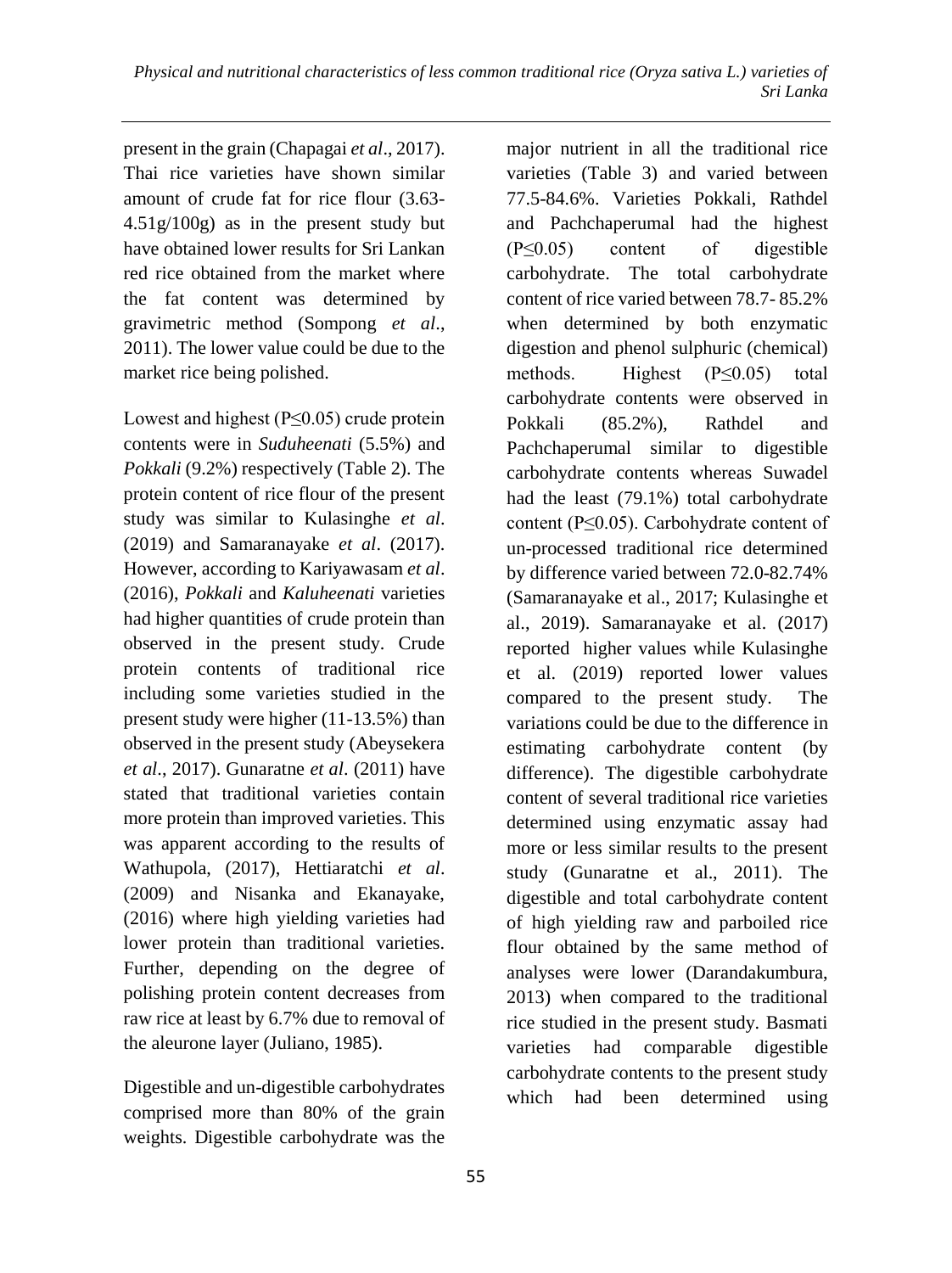enzymatic digestion (Gunathilaka and Ekanayake, 2015).

**Table 3**. Digestible carbohydrate, total carbohydrate, resistant starch, insoluble, soluble and total fiber contents of rice flour  $(g/100g)$  dry weight)\*

| Traditional  | Digestibl          | Total                       | Resistant         | Total                        | Insolub           | Solubl             | Total             |
|--------------|--------------------|-----------------------------|-------------------|------------------------------|-------------------|--------------------|-------------------|
| rice variety | e                  | carbohydra                  | starch $\pm$      | carbohydra                   | le fiber          | e fiber            | fiber             |
|              | carbohyd           | <b>SD</b><br>$te \pm$       | SD%               | $te \pm SD$                  | $\pm$ SD%         | $\pm$              | $\pm$             |
|              | rate<br>土          | $(ED)$ %                    |                   | $(PS)\%$                     |                   | SD%                | SD%               |
|              | SD%                |                             |                   |                              |                   |                    |                   |
| Pokkali      | $84.6 \pm$         | $85.2 \pm 0.2^{\mathrm{a}}$ | $0.7\pm$          | $83.1 \pm 0.7$ <sup>ac</sup> | 2.8 <sub>±</sub>  | $1.5\pm$           | 4.3 <sub>±</sub>  |
|              | 0.6 <sup>a</sup>   |                             | 0.2 <sup>a</sup>  |                              | 0.2 <sup>a</sup>  | 0.2 <sup>a</sup>   | 0.1 <sup>a</sup>  |
| Murugakayan  | $82.3+$            | $83.5 \pm 0.6^b$            | 1.3 <sub>±</sub>  | $82.1 \pm 1.0$ <sup>ac</sup> | $4.0\pm$          | $1.5\pm$           | 5.4 <sub>±</sub>  |
|              | 0.9 <sup>b</sup>   |                             | 0.4 <sup>ba</sup> |                              | 0.6 <sup>bc</sup> | $0.2^{\mathrm{a}}$ | $0.5^{\rm b}$     |
| Rathdel      | $84.0 \pm$         | $84.9 \pm 0.1^{\text{a}}$   | $0.8\pm$          | $83.3 \pm 0.9^{\rm a}$       | 3.4 <sub>±</sub>  | 1.9 <sub>±</sub>   | $5.3+$            |
|              | 0.3 <sup>a</sup>   |                             | 0.1 <sup>ab</sup> |                              | 0.3 <sup>bd</sup> | 0.1 <sup>b</sup>   | 0.4 <sup>b</sup>  |
| Madathawalu  | $79.1 \pm$         | $79.8 \pm 0.1$ c            | $0.8\pm$          | $78.7 \pm 1.3^b$             | 4.4 <sub>±</sub>  | $1.8\pm$           | 6.2 <sub>±</sub>  |
|              | 0.9 <sup>c</sup>   |                             | 0.1 <sup>ab</sup> |                              | 0.8 <sup>bc</sup> | $0.5^{ab}$         | 0.6 <sup>bc</sup> |
| Kuruluthuda  | $78.9 +$           | $79.3 \pm 0.1$ <sup>d</sup> | $0.4\pm$          | $80.5 \pm 1.7^{ab}$          | 4.9 <sub>±</sub>  | 1.6 <sub>±</sub>   | 6.5 <sub>±</sub>  |
|              | 1.1 <sup>cd</sup>  |                             | 0.2 <sup>a</sup>  |                              | $0.5^{\circ}$     | 0.3 <sup>ab</sup>  | $0.5^{\circ}$     |
| Pachchaperu  | $84.0 \pm$         | $84.7 \pm 0.3^{\text{a}}$   | $0.7\pm$          | $83.1 \pm 1.6^a$             | 3.7 <sub>±</sub>  | $2.7 +$            | 6.5 <sub>±</sub>  |
| mal          | 0.6 <sup>a</sup>   |                             | 0.1 <sup>a</sup>  |                              | 0.3 <sup>bd</sup> | 0.1 <sup>c</sup>   | $0.2^{\circ}$     |
| Suduheenati  | $77.5+$            | $80.6 \pm 0.6^e$            | $3.2 +$           | $80.8 \pm 0.8^{\rm b}$       | 3.9 <sub>±</sub>  | 1.9 <sub>±</sub>   | $5.8 +$           |
|              | 1.3 <sup>d</sup>   |                             | 0.6 <sup>c</sup>  |                              | 0.2 <sup>b</sup>  | 0.3 <sup>b</sup>   | 0.5 <sup>bc</sup> |
| Suwadel      | $78.1+$            | $79.1 \pm 0.4$ <sup>d</sup> | $1.0\pm$          | $79.7 \pm 1.4$ <sup>cb</sup> | $3.3+$            | 2.4 <sub>±</sub>   | $5.7 +$           |
|              | 0.6 <sup>d</sup>   |                             | 0.3 <sup>ab</sup> |                              | 0.1 <sup>d</sup>  | 0.4 <sup>cb</sup>  | $0.4^{bc}$        |
| Kaluheenati  | $80.2+$            | $81.6 \pm 0.1^e$            | $1.4\pm$          | $80.3 \pm 1.0$ <sup>cb</sup> | 3.5 <sub>±</sub>  | $1.8\pm$           | $5.3+$            |
|              | 2.3 <sup>bcd</sup> |                             | 0.1 <sup>b</sup>  |                              | 0.3 <sup>bd</sup> | $0.4^{ab}$         | 0.4 <sup>b</sup>  |

|  |  | *n=4; SD-Standard Deviation; ED-enzymatic digestion method; PS-Phenol sulphuric method |  |  |  |  |  |
|--|--|----------------------------------------------------------------------------------------|--|--|--|--|--|
|  |  |                                                                                        |  |  |  |  |  |

for total carbohydrate; Different superscripts in columns indicate significances at 95% confidence interval

Resistant starch (RS) contents of rice flour ranged between 0.4- 3.2% where *Suduheenati* contained the highest (P≤ 0.05) amount. Except for *Murugakayan, Suduheenati, Suwadel* and *Kaluheenati* other varieties had less than 1% of RS. Varieties *Rathdel, Suduheenati* and

*Suwadel* had similar RS values with reported data but *Kuruluthuda, Pachchaperumal* and *Kaluheenati* had higher values (Abeysekera *et al*., 2017) than reported in the present study where the RS content had been determined directly. Rice samples for this study had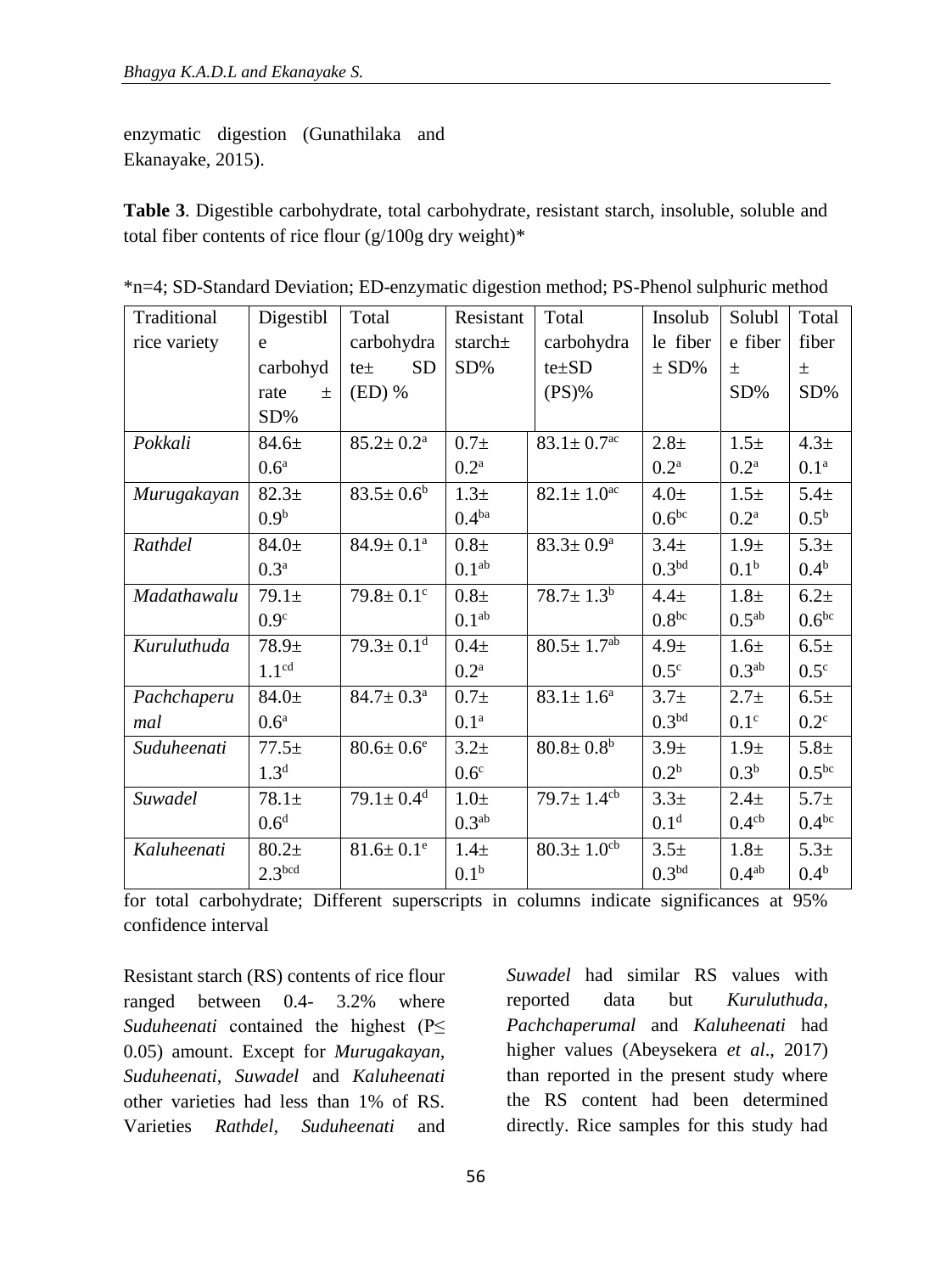been obtained from experimental fields of Rice Research and Development Center, Bombuwala. Improved rice varieties had more than 4% RS when analyzed according to the same method as in the present study (Gunaratne *et al*., 2013). The different geographical locations from which the rice has been obtained and the level of polishing the rice subjected to may have contributed to the observed differences.

The total dietary fiber contents of studied rice were more than 4% (Table 3). Insoluble dietary fiber content varied between 2.8- 4.9% (DM) whereas soluble fiber content varied between 1.5-2.7% (DM). Varieties *Kuruluthuda* (4.9%) and *Pachchaperumal* (2.7%) scored the highest values for insoluble and soluble fiber respectively and contained the highest dietary fiber among the varieties studied. Dietary fiber contents of *Kuruluthuda* (4.88%) and *Suwadel* (6.28%) determined by the same method as used in this study were similar to the data of the present study. These varieties have been obtained from a private institute (Samaranayake *et al*., 2017). The total dietary fiber content of *Rathdel* was similar but higher in *Suduheenati* (Abeysekera *et al*., 2017). However, some rice obtained from the market (Thailand, China and Sri Lankan red rice) had similar dietary fiber contents (Sompong *et al*., 2011) for other varieties whereas lower values were obtained for Sri Lankan rice which could be due to the polishing of the market rice.

#### **4 CONCLUSIONS**

The selected rice varieties in the present study were dehulled and not subjected to any other treatment. Shapes of the raw grains of the studied varieties were either medium or bold. The increased length was associated more with slender shape. When considering the nutritional potential the results indicated that the selected traditional rice varieties are good sources of carbohydrate and protein with low fat and moisture. Thus consumption of whole rice will be nutritionally advantageous. The low moisture increases the duration of storage of these varieties. Therefore, these rice varieties have the potential to be utilized as flour in the production of lowfat food products or replace wheat flour to a certain extent.

#### **ACKNOWLEDGMENTS**

This work was supported by the University of Sri Jayewardenepura grant ASP/01/RE/MED/2016/51.

#### **REFERENCES**

Abeysekera, W. K. S. M., Arachchige, S. P. G., Ratnasooriya, W. D., Chandrasekharan, N. V. and Bentota, A. P. 2017. Physico-chemical and nutritional properties of twenty three traditional rice (*Oryza sativa* L.) varieties of Sri Lanka. *Journal of Coastal Life Medicine,* vol. 5, no. 8, pp.343–349.

Abeysekera, W. K. S. M., Arachchige, S. P. G., Ratnasooriya, W. D., Choudhary, M. I., Dalvandi, K.and Chandrasekharan, N. V. 2015. Anti-diabetic related health food properties of traditional rice (*Oryza sativa*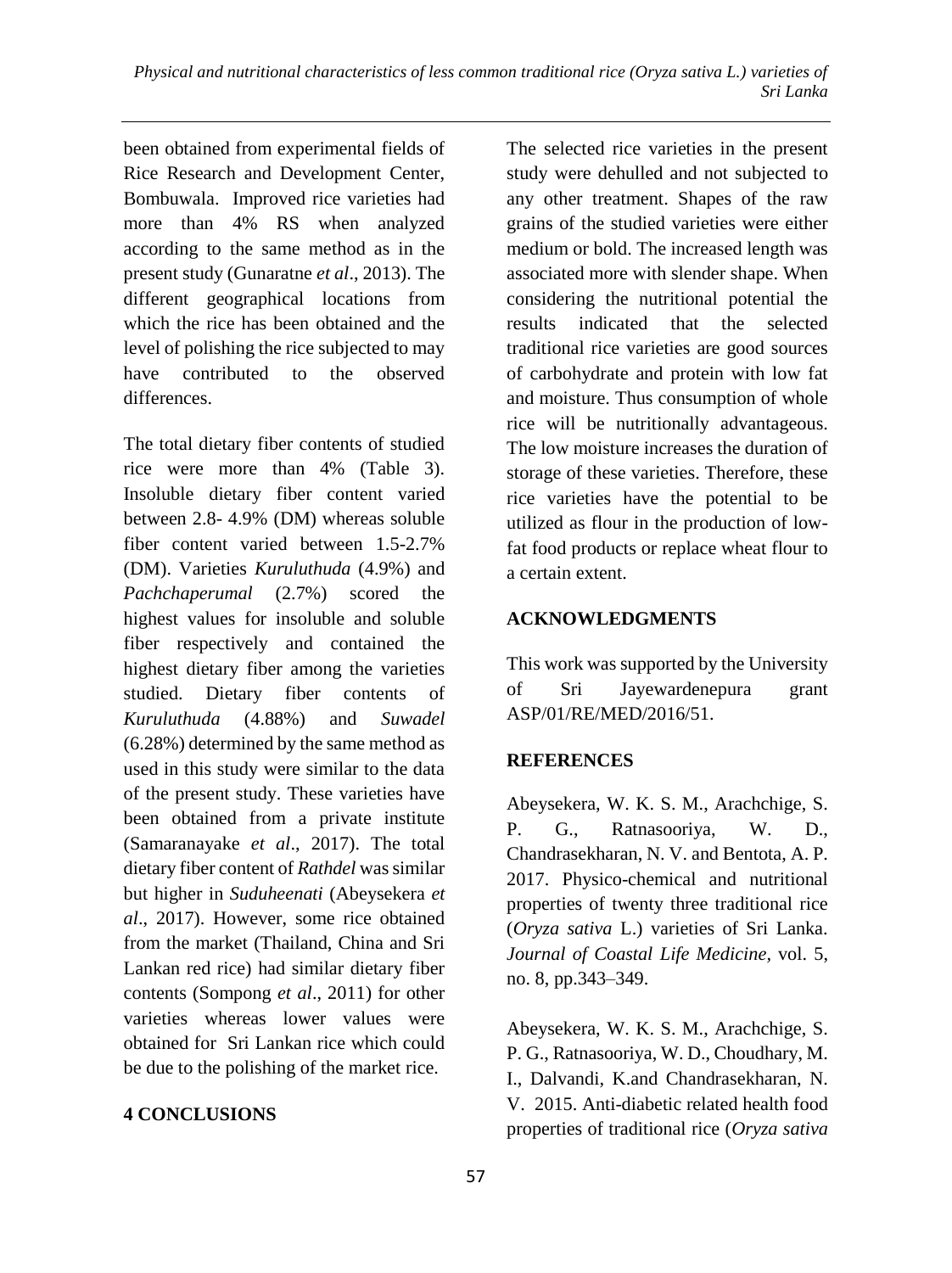L.) in Sri Lanka. *Journal of Coastal Life Medicine,* vol. 3, no. 10, pp.815–820.

Abeysekera, W. K. S. M., Somasiri, H. P. P. S., Premakumara, G. A. S., Bentota, A. P., Rajapakse, D. and Ediriweera, N. 2008. Cooking and eating quality traits of some Sri Lankan traditional rice varieties across Yala and Maha seasons. *Tropical Agricultural Research* 20, pp.168–176.

Association of Official Analytical Chemists 2000. Official Methods of Analysis of the AOAC.  $17<sup>th</sup>$  ed.; AOAC International. Maryland, USA.

Chapagai, M. K., Wan Rosli, W. I., Wan Manan, W. M., Jalil, R. A., Karrila, T. and Pinkaew, S. 2017. Effect of domestic cooking methods on physicochemical, nutritional and sensory properties of different varieties of brown rice from Southern Thailand and Malaysia. *International Food Research Journal ,*  vol. 24, no. 3, pp.1140–1147.

Cruz, D.N. and Khush, G.S. 2000. Rice grain quality evaluvation procedures. In: R.K. Singh U.S. Singh and G.S. Khuh ed, *Aromatic Rice.* New Delhi and Calcutta: Oxford and IBH Publishing Co Pvt. Ltd. Ch. 3.

Croon, L.B. and Fuchs, G. 1980. Fatthaltsbestamning I mjol och mjolprodketer (Crude fat analysis of different flours and flour products). *Var Foda* 32, pp.425-427.

Darandakumbura H.D.K., Prasantha B.D.R. and Wijesinghe D.G.N.G. 2013.

Effect of processing condition and polishing rate on apparent amylose content of some Sri Lankan rice varieties. *Tropical Agricultural Research*, vol. 24, no. 4, pp.317-324.

Dharmasena, P. B. 2010. Traditional rice farming in Sri Lanka. *Economic Review*  vol. 36, pp.48–53.

Doria E, Galleschi L, Calucci L, Pinzino C, Pilu R, Cassani E. and Nielsen E. 2009. Phytic acid prevents oxidative stress in seeds: evidence from a maize (*Zea mays* L.) low phytic acid mutant. *Journal of Experimental Botany*, vol. 60, pp.967–978.

Dubois, M., Gilles, K. A., Hamilton, J. K., Rebers, P. A. and Smith, F. 1956. Colorimetric method for determination of sugars and related substances. *Analytical Chemistry*, vol. 28, pp.350–356.

Ginigaddara, G. A. S. and Disanayake, S. P. 2018. Farmers' willingness to cultivate traditional rice in Sri Lanka: A case study in Anuradhapura District. In: F. Shah, Z. H. Khan and A. Iqbal ed, *Rice Crops Current Development.* London: IntechOpen Limited. Ch 13.

Gunaratne, A., Bentota, A., Cai, Y. Z., Collado, L.and Corke, H. 2011. Functional, digestibility, and antioxidant properties of brown and polished rice flour from traditional and new-improved varieties grown in Sri Lanka. *Starch/Starke,* vol. 63, no. 8, pp.485–492.

Gunaratne, A., Kao, W., Ratnayaka, J., Collado, L. and Corke, H. 2013b. Effect of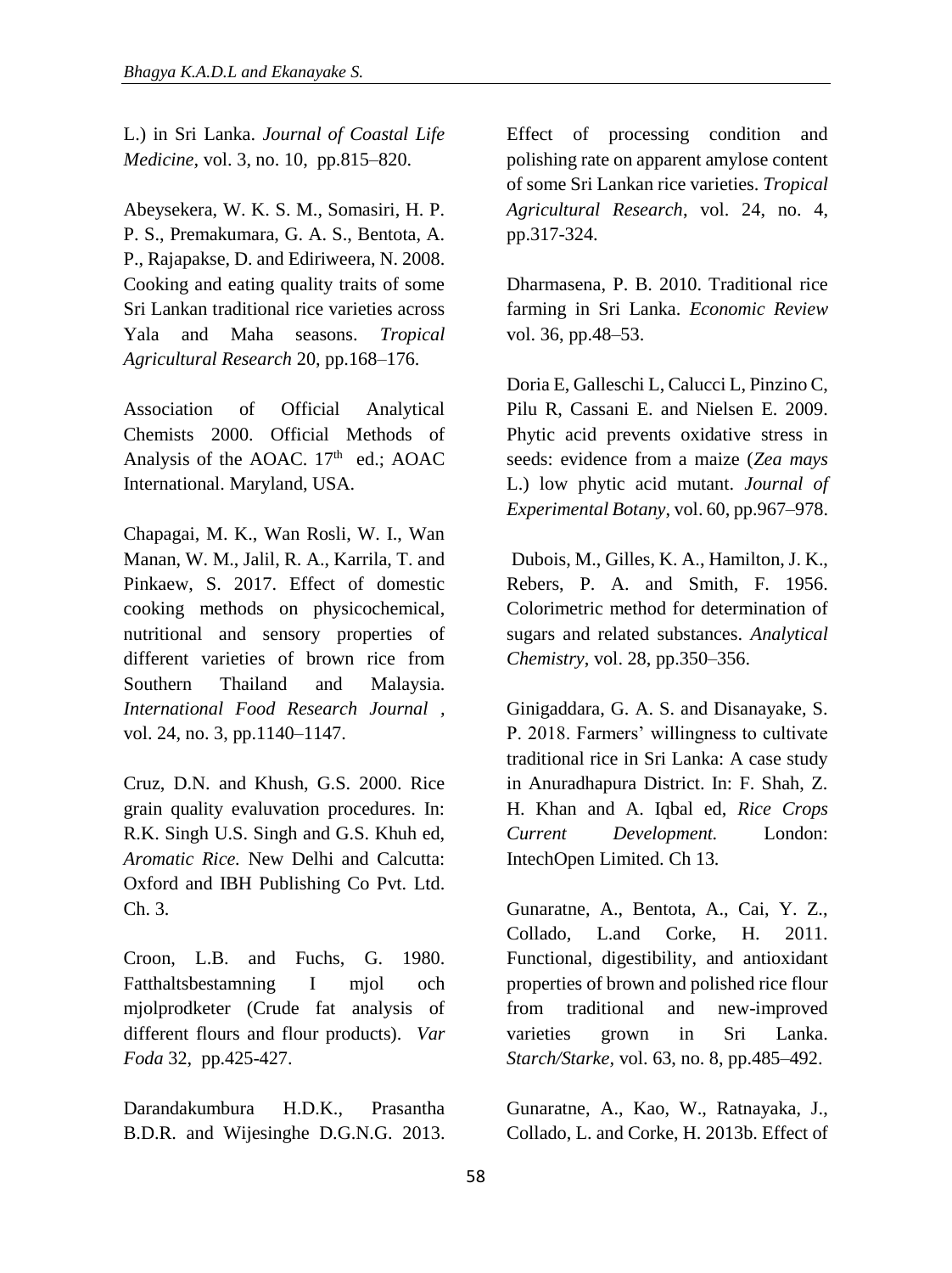parboiling on the formation of resistant starch, digestibility and functional properties of rice flour from different varieties grown in Sri Lanka. *Journal of the Science of Food and Agriculture*, vol. 93, no. 11, pp.2723–2729.

Gunathilaka, M. D. T. L. and Ekanayake, S. 2015. Effect of different cooking methods on glycaemic index of Indian and Pakistani basmati rice varieties. *Ceylon Medical Journal* vol. 60, no. 2, pp.57-61.

Hettiarachchi, H. A. P. W., Ribeira, S. P., Prasantha, B. D. R. and Wickramasinghe, H. A. M. 2016. Diversity of physical and cooking quality characters of selected traditional and improved rice varieties in Sri Lanka. *Sri Lankan Journal of Biology*  vol.1, no. 1, pp.15-26.

Hettiarachchi, P., Jiffry, M., Jansz, E., Wickramasinghe, A. and Fernando, D. 2014. Glycaemic indices of different varieties of rice grown in Sri Lanka. *Ceylon Medical Journal,* vol. 46, no. 1, 1pp.1-14.

Hettiaratchi, U., Ekanayake, S. and Welihinda, J. 2009. Do Sri Lankan meals help decrease blood glucose response ? *Ceylon Medical Journal,* vol. 54, no. 2, pp.39–45.

Juliano, B. O. 1985. Criteria and tests for rice grain qualities. In: B. O. Juliano ed, *Rice: Chemistry and technology*, Minnesota: American Association of Cereal Chemists.Ch.12.

Juliano, B.O. 2003. Production and utilization.In: B. O. Juliano ed, *Rice Chemistry and Quality*, Manila: Island Publishing House. Ch.1

Kariyawasam, T. I., Godakumbura, P. I., Prashantha, M. A. B. and Premakumara, G. A. S. 2016. Proximate composition, calorie content and heavy metals (As, Cd, Pb) of selected Sri Lankan traditional rice (*Oryza sativa* L.) varieties. *Procedia Food Science,* vol. 6, pp.253–256.

Kennedy, G. and Burlingame, B. 2003. Analysis of food composition data on rice from a plant genetic resources perspective.Analytical, nutritional and clinical methods. *Food Chemistry,* vol.80, pp.589–596.

Kulasinghe, A., Samarasinghe, G., Wimalasiri, S., Silva, R. and Madhujith, T. 2019. Macronutrient and mineral composition of selected traditional rice varieties in Sri Lanka. *Proceedings of the International Conference on Food Quality, Safety and Security,* vol.1, pp.1–8.

Nisanka, T. U. S. and Ekanayake, S. 2016. Rice variety and processing: contribution to glycaemic response. *Ceylon Medical Journal,* vol. 61, no. 4, pp.159-162.

Premakumara G. A. S., Abeysekera W. K. S. M., Ratnasooriya W. D., Chandrasekharan N. V., and Bentota A.P. 2013. Antioxidant, anti-amylase and antiglycation potential of brans of some Sri Lankan traditional and improved rice (*Oryza sativa* L.) varieties. *Journal of*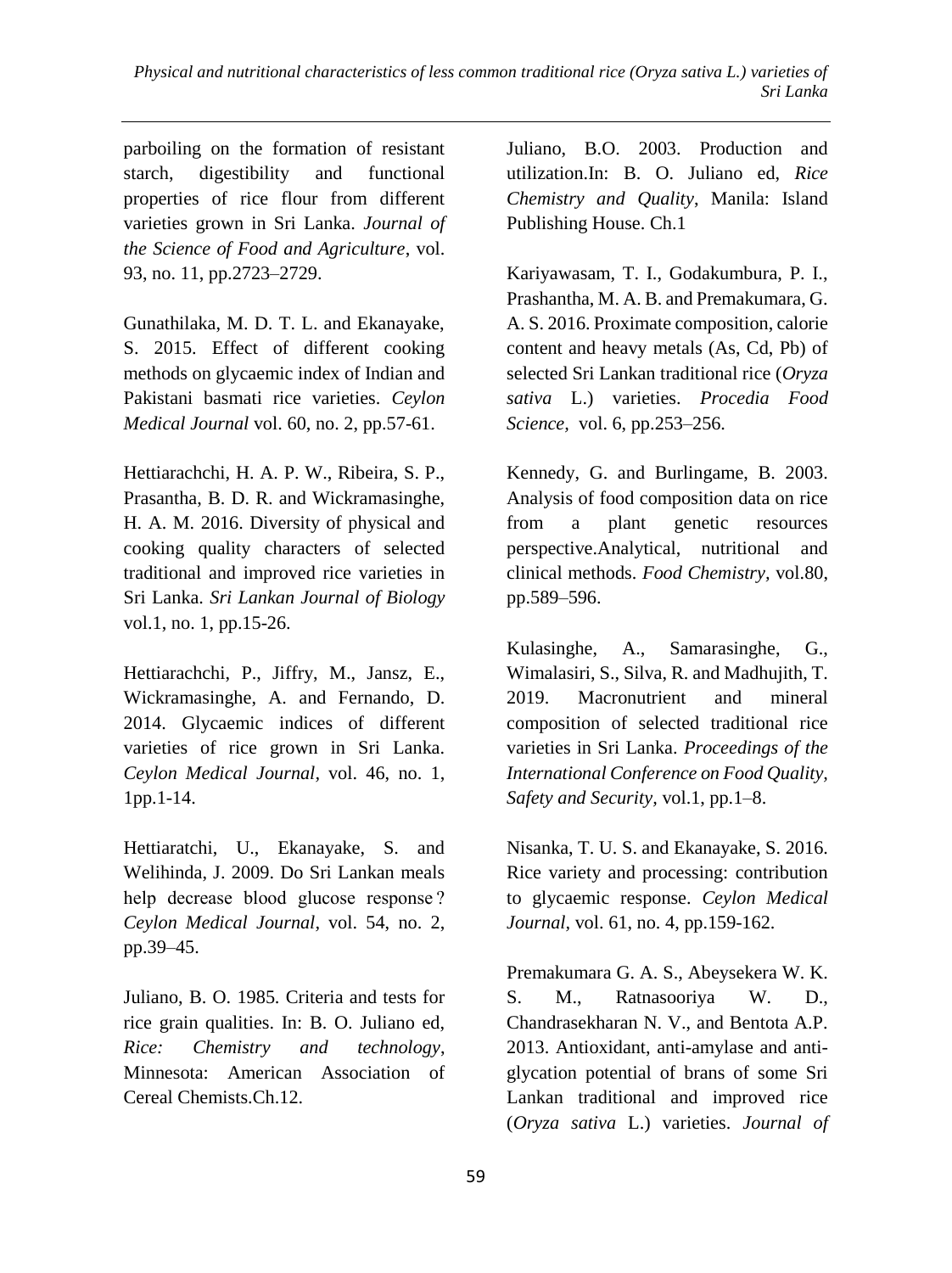*Cereal Science*, vol. 58, pp.451-456

Rambukwella, R. and Priyankara, E. A. C. 2016. Production and marketing of traditional rice varieties in selected districts in Sri Lanka: Present status and future prospects. Colombo: Hector Kobbekaduwa Agrarian Research and Training Institute.

Rasool, N., Baba, W. N., Muzzaffar, S., Masoodi, F. A., Ahmad, M., and Bhat, M. M. 2015. A correlation study of proximate composition, physical and cooking properties of new high yielding and disease resistant rice varieties. *Cogent Food* and *Agriculture,* vol. 15, no. 1, pp.1–9.

Rebeira, S. P., Wickramasinghe, H. A. M., Samarasinghe, W. L. G. and Prashantha, B. D. R. 2015. Diversity of grain quality characteristics of traditional rice (*Oryza sativa* L.) varieties in Sri Lanka. *Tropical Agricultural Research,* vol. 25, no. 4, pp.570-578.

Rice Knowledge Bank: Procedures for Measuring quality of milled rice. Available from: http://www.knowledgebank.irri.org/rkb/q uality-characteristics-of-milledrice/procedures-formeasuring-quality-ofmilled-rice.html. [June 16, 2020]

Samaranayake, M. D., Abeysekera, W. K. S., Liyanage, S., Premakumara, G. A., Abeysekera, W. P. K. and Abeysiriwardena, D. S. de. Z. 2017. Physicochemical and nutritional properties of selected pigmented and white long grain rice varieties of Sri Lankan at different polishing rates. *Research Journal of Chemical Sciences*, vol. 8, no. 5, pp.29-35.

Samaranayake M.D.W., Yathursan S., Abeysekera W.K.S.M. and Herath, H.M.T. 2017. Nutritional and antioxidant properties of selected traditional rice (*Oryza sativa* l.) varieties of Sri Lanka. *Sri Lankan Journal of Biology,* vol.2, no. 2, pp.1–10.

Sompong, R., Siebenhandl-Ehn, S., Linsberger-Martin, G. and Berghofer, E., 2011. Physico-chemical and antioxidative properties of red and black rice varieties from Thailand, China and Sri Lanka. *Food Chemistry,* vol. 124, no. 1, pp.132–140.

Syafutri M. I., Pratama, F., Sayiful, F. and Faizal, A. 2015. Effects of varieties and cooking methods on physical and chemical characteristics of cooked Rice. *Journal of Rice Science*, vol. 23, no. 5, pp.282- 286.

Thilakarathna, G. C., Navarathne, S. B. and Wickramasinghe, I. 2018. Identification of important physical properties and amylose content in commercially available improved and traditional rice varieties in Sri Lanka. *International Journal of Advanced Engineering Research and Science,* vol.4, no. 12, pp.186–194.

Thongbam, Premila D., Durai, A. Anna, Singh, Anand, Taorem, Bidyapati Devi, Gupta, S., Mitra, J., Pattanayak, A., Dhiman, K.R., Bhadana, V.P., Hore, D.K. and Ngachan, S.V. 2010. Grain and food quality traits of some indigenous medicinal rice cultivars of Manipur. *International*